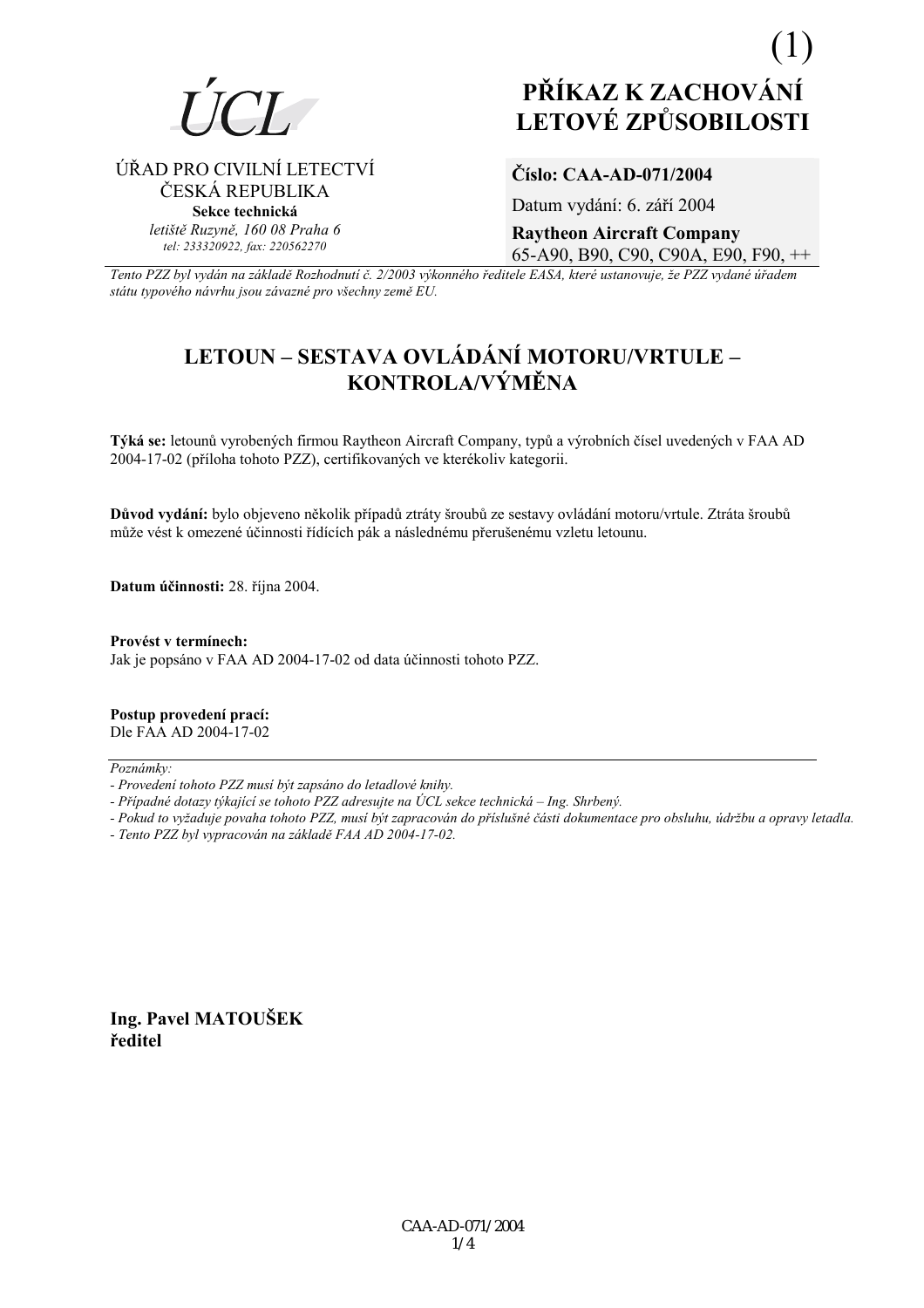2004-17-02 Raytheon Aircraft Company: Amendment 39-13774; Docket No. 2004-CE-04-AD.

#### **When Does This AD Become Effective?**

(a) This AD becomes effective on October 4, 2004.

#### **What Other ADs Are Affected by This Action?**

(b) None.

#### **What Airplanes Are Affected by This AD?**

(c) This AD affects the following airplane models and serial numbers that are certificated in any category:

| Model                            | <b>Serial Nos.</b>                                                                                                                                                                                                                                                                                                                                                                                                                                                                                                                                                                                                                                                                                                                                                                                                                                                                                                                                                                                                                                                                                                                       |  |  |
|----------------------------------|------------------------------------------------------------------------------------------------------------------------------------------------------------------------------------------------------------------------------------------------------------------------------------------------------------------------------------------------------------------------------------------------------------------------------------------------------------------------------------------------------------------------------------------------------------------------------------------------------------------------------------------------------------------------------------------------------------------------------------------------------------------------------------------------------------------------------------------------------------------------------------------------------------------------------------------------------------------------------------------------------------------------------------------------------------------------------------------------------------------------------------------|--|--|
| $(1)$ 65-A90, B90, C90, and C90A | LJ-76, LJ-114 through LJ-1691.                                                                                                                                                                                                                                                                                                                                                                                                                                                                                                                                                                                                                                                                                                                                                                                                                                                                                                                                                                                                                                                                                                           |  |  |
| $(2)$ E90                        | LW-1 through LW-347.                                                                                                                                                                                                                                                                                                                                                                                                                                                                                                                                                                                                                                                                                                                                                                                                                                                                                                                                                                                                                                                                                                                     |  |  |
| (3) F90                          | LA-2 through LA-236.                                                                                                                                                                                                                                                                                                                                                                                                                                                                                                                                                                                                                                                                                                                                                                                                                                                                                                                                                                                                                                                                                                                     |  |  |
| (4) 99, 99A, A99A, B99 and C99   | U-1 through U-239.                                                                                                                                                                                                                                                                                                                                                                                                                                                                                                                                                                                                                                                                                                                                                                                                                                                                                                                                                                                                                                                                                                                       |  |  |
| $(5) 100$ and A100               | B-1 through B-94, B-100 through B-204, and B-206<br>through B-247.                                                                                                                                                                                                                                                                                                                                                                                                                                                                                                                                                                                                                                                                                                                                                                                                                                                                                                                                                                                                                                                                       |  |  |
| (6) B100                         | BE-1 through BE-137.                                                                                                                                                                                                                                                                                                                                                                                                                                                                                                                                                                                                                                                                                                                                                                                                                                                                                                                                                                                                                                                                                                                     |  |  |
| $(7)$ 200 and B200               | BB-2, BB-6 through BB-185, BB-187 through BB-202,<br><b>BB-204</b><br>through BB-269, BB-271 through BB-407, BB-409<br>through BB-468, BB-470 through BB-488, BB-490<br>through BB-509, BB-511 through BB-529, BB-531<br>through BB-550, BB-552 through BB-562, BB-564<br>through BB-572, BB-574 through BB-590, BB-592<br>through BB-608, BB-610 through BB-626, BB-628<br>through BB-646, BB-648 through BB-664, BB-666<br>through BB-694, BB-696 through BB-797, BB-799<br>through BB-822, BB-824 through BB-870, BB-872<br>through BB-894, BB-896 through BB-990, BB-992<br>through BB-1051, BB-1053 through BB-1092, BB-<br>1094, BB-1095, BB-1099 through BB-1104, BB-1106<br>through BB-1116, BB-1118<br>through BB-1184, BB-1186 through BB-1263, BB-<br>1265 through BB-1288, BB-1290 through BB-1300,<br>BB-1302 through BB-1313, BB-1315 through BB-<br>1384, BB-1389 through BB-1425, BB-1427 through<br>BB-1447, BB-1449, BB-1450, BB-1452, BB-1453,<br>BB-1455, BB-1456, BB-1458 through BB-1683, BB-<br>1685 through BB-1716, BB-1718 through BB-1720,<br>BB-1722, BB-1723, BB-1725, BB-1726, BB-1728<br>through BB-1826. |  |  |
| (8) 200C and B200C               | BL-1 through BL-23, BL-25 through BL-57, BL-61<br>through BL-72, and BL-124 through BL-147.                                                                                                                                                                                                                                                                                                                                                                                                                                                                                                                                                                                                                                                                                                                                                                                                                                                                                                                                                                                                                                              |  |  |
| (9) 200CT and B200CT             | BN-1 through BN-4.                                                                                                                                                                                                                                                                                                                                                                                                                                                                                                                                                                                                                                                                                                                                                                                                                                                                                                                                                                                                                                                                                                                       |  |  |
| (10) 200T and B200T              | BT1 through BT-38, and BB-1314.                                                                                                                                                                                                                                                                                                                                                                                                                                                                                                                                                                                                                                                                                                                                                                                                                                                                                                                                                                                                                                                                                                          |  |  |
| (11) 300 and 300LW               | FA-1 through FA-230; and FF-1 through FF-19.                                                                                                                                                                                                                                                                                                                                                                                                                                                                                                                                                                                                                                                                                                                                                                                                                                                                                                                                                                                                                                                                                             |  |  |
| (12) B300                        | FL-1 through FL-379.                                                                                                                                                                                                                                                                                                                                                                                                                                                                                                                                                                                                                                                                                                                                                                                                                                                                                                                                                                                                                                                                                                                     |  |  |
| (13) B300C                       | FM-1 through FM-10; and FN-1.                                                                                                                                                                                                                                                                                                                                                                                                                                                                                                                                                                                                                                                                                                                                                                                                                                                                                                                                                                                                                                                                                                            |  |  |
| (14) 1900                        | UA-3.                                                                                                                                                                                                                                                                                                                                                                                                                                                                                                                                                                                                                                                                                                                                                                                                                                                                                                                                                                                                                                                                                                                                    |  |  |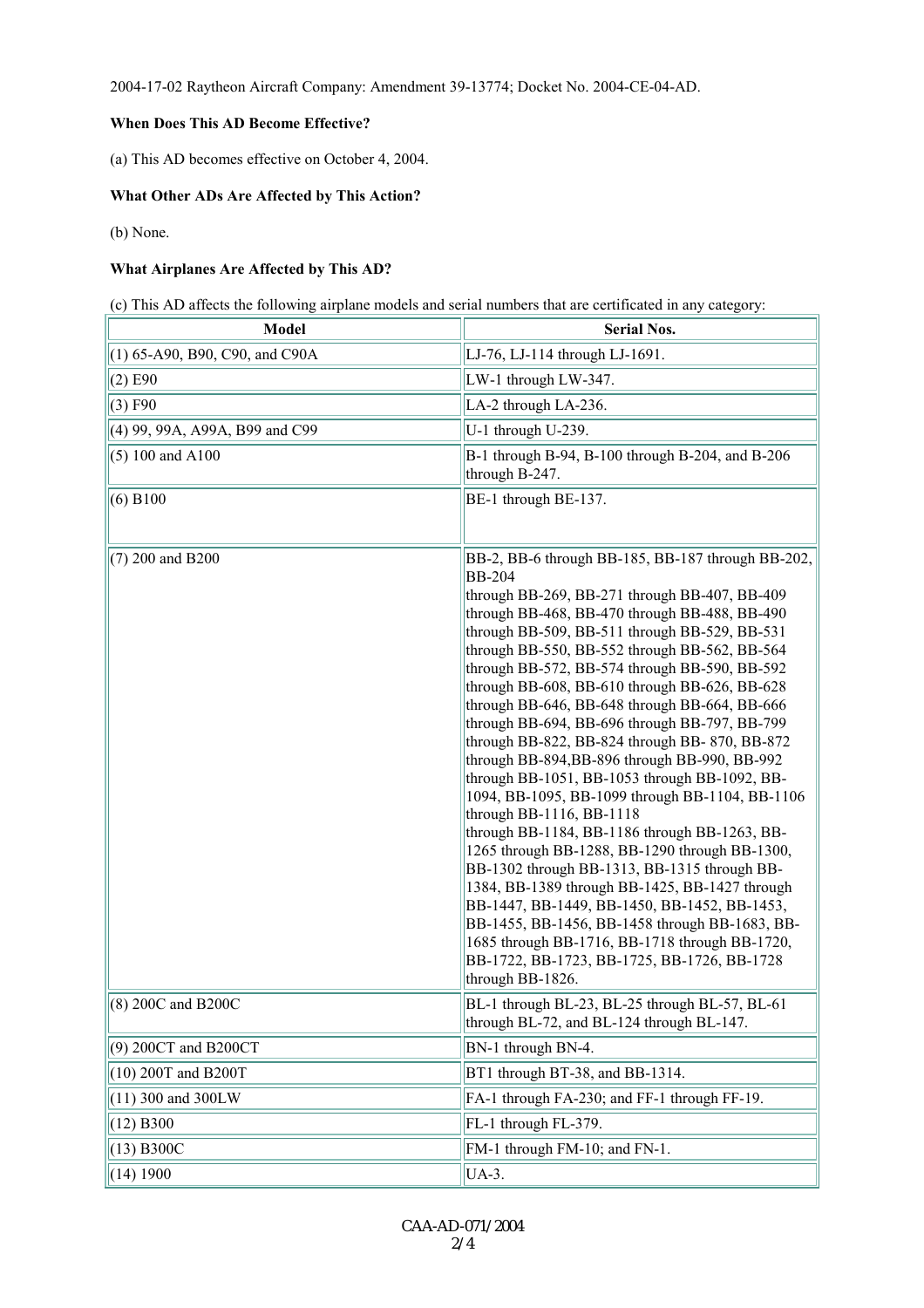| (15) 1900C                              | UB-1 through UB-74 and UC-1 through UC-174.                              |
|-----------------------------------------|--------------------------------------------------------------------------|
| (16) 1900D                              | UE-1 through UE-439.                                                     |
| $(17)$ 65-A90-1 (U-21A or U-21G)        | LM-1 through LM-141.                                                     |
| $(18) 65 - A90 - 2 (RU-21B)$            | LS-1 through LS-3.                                                       |
| $(19)$ 65-A90-3 (U-21 Series)           | LT-1 and LT-2.                                                           |
| (20) 65-A90-4 (U-21 Series)             | LU-1 through LU-16.                                                      |
| $(21)$ H90 (T-44A)                      | LL-1 through LL-61.                                                      |
| $(22)$ A100-1 (U-21J)                   | BB-3 through BB-5.                                                       |
| $(23)$ A100 (U-21F)                     | B-95 through B-99.                                                       |
| (24) A200 (C-12A and C-12C)             | BC-1 through BC-75 and BD-1 through BD-30.                               |
| (25) A200C (UC-12B)                     | BJ-1 through BJ-66.                                                      |
| (26) A200CT (C-12D, FWC-12D, C-12F)     | BP-1, BP-7 through BP-11, BP-19, BP-22, and BP-24<br>through BP-63.      |
| (27) A200CT (RC-12D, RC-12H)            | GR-1 through GR-12, and GR-14 through GR-19.                             |
| (28) A200CT (RC-12G)                    | FC-1 through FC-3.                                                       |
| (29) A200CT (RC-12K, RC-12P and RC-12Q) | FE-1 through FE-9, and FE-25 through FE-36.                              |
| $(30)$ B200C $(C-12F)$                  | BL-73 through BL-112, and BL-118 through BL-123;<br>BP-64 through BP-71. |
| $(31)$ B200C (C-12R)                    | BW-1 through BW-29.                                                      |
| (32) B200C (UC-12M)                     | BV-1 through BV-10.                                                      |
| (33) B200C (UC-12F)                     | BU-1 through BU-10.                                                      |
| $(34) 1900C (C-12J)$                    | UD-1 through UD-6.                                                       |

#### **What Is the Unsafe Condition Presented in This AD?**

(d) This AD is the result of numerous reports of loose bolts on the pedestal attachment of the throttle/prop cross shaft assembly. The actions specified in this AD are intended to detect and correct loose bolts not securing the pedestal cross shaft, which could result in limited effectiveness of the control levers. This failure could lead to an aborted takeoff.

#### **What Must I Do To Address This Problem?**

(e) To address this problem, you must do the following:

| <b>Actions</b>                                                                                                                                                               | Compliance                                                                                                                                                                                                                                                                                                                                             | <b>Procedures</b>                                                                                                                                                                                       |
|------------------------------------------------------------------------------------------------------------------------------------------------------------------------------|--------------------------------------------------------------------------------------------------------------------------------------------------------------------------------------------------------------------------------------------------------------------------------------------------------------------------------------------------------|---------------------------------------------------------------------------------------------------------------------------------------------------------------------------------------------------------|
| $(1)$ Inspection and torque.<br>(i) inspect the engine controls/cross<br>shaft/pedestal for proper<br>installation and torque; and.<br>(ii) re-torque the cross attach bolt. | Initially inspect within the next 50<br>hours time-in-service (TIS) after<br>October 4, 2004 (the effective date of<br>this AD), unless already done within<br>the last 50 hours TIS, and thereafter at September 2003. The applicable<br>intervals not to exceed 100 hours TIS<br>until the modification in paragraph<br>$(e)(3)$ of this AD is done. | Follow Part I, Accomplishment<br>Instructions of Raytheon Aircraft<br>Company Mandatory Service<br>Bulletin No. SB 73-3634, dated<br>airplane maintenance manual also<br>addresses this issue.          |
| $(2)$ If any improper installation or<br>wrong torque is found during any<br>inspection required by paragraph<br>$(e)(1)$ of this AD, correct the<br>installation or torque. | Before further flight after the<br>inspection in which any improper<br>installation or wrong torque is found.                                                                                                                                                                                                                                          | Follow Part I, Accomplishment<br>Instructions of Raytheon Aircraft<br>Company Mandatory Service<br>Bulletin No. SB 73-3634, dated<br>September 2003. The applicable<br>airplane maintenance manual also |